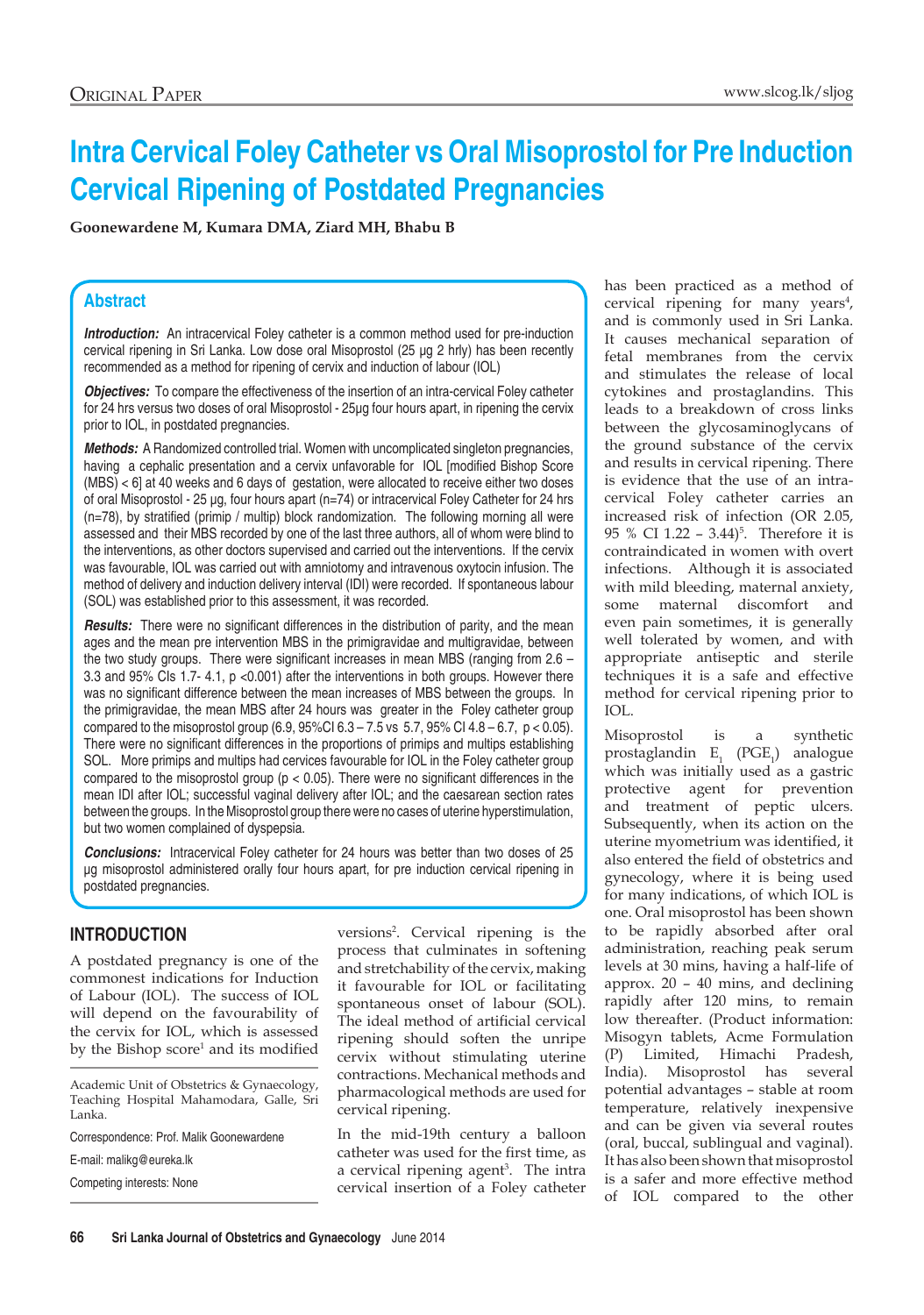conventional methods currently used and significantly reduced caesarean section (CS) rates has been reported following IOL with misoprostol $6-15$ . On studying the evidence available, the WHO has graded the evidence as being of moderate quality and has made a strong recommendation to use oral misoprostol for IOL<sup>6,7</sup>. The recommended dose is 25µg administered orally at two hourly intervals up to a maximum of six doses per day.

Uterine hyper stimulation remains as a potential risk but is considered to be less than with vaginal prostaglandin  $E_2$ <sup>11,15</sup>. It has been shown that oral misoprostol carries a lower risk of hyperstimulation and neonatal asphyxia compared to vaginal misoprostol6,9-,11. The administration of a medication at two hourly intervals is logistically difficult in an antenatal ward with a heavy patient load. Furthermore the objective of the current study was to assess the effectiveness and feasibility of oral misoprostol in achieving only pre induction ripening of the cervix in postdated pregnancies, and not achieving IOL itself. Therefore it was decided to use only two doses of oral misoprostol 25µg given at four hourly intervals.

The cost of Foley catheters and misoprostol tablets are much less compared to  $PGE_2$  which is also not freely available in Sri Lanka. Therefore if oral misoprostol gives similar or better results than the Foley catheter for cervical ripening, it could become a very acceptable method of pre induction cervical ripening in Sri Lanka.

#### **Method**

A randomized controlled trial was conducted at the Academic Obstetric Unit, Teaching Hospital, Mahamodara, Galle (THMG) from 02.01.2011 up to 15.03.2012.

A previous study carried out at the same unit showed that 47% of women with unfavourable cervices at a period of gestation (POG) of 40 weeks and 5 days established SOL or their cervices became favourable for IOL within the next 48 hours, without any intervention16. With the aim of achieving an increase of this percentage by a further 25% in the misoprostol group, the minimum sample size (having a power of 80% and a confidence interval of 95%) was calculated to be 120 using the standard formula<sup>17</sup>. When inflated by 25% to accommodate any dropouts or crossover between groups, the total sample size required, became 150. Ethical approval was obtained from the Ethical Review Committee of the Faculty of Medicine, Galle and the trial was registered in the Sri Lanka Clinical Trials Registry (SLCTR / 2011 / 002). Informed written consent was obtained from all the women who participated in the study. Women with uncomplicated singleton pregnancies having a cephalic presentation and a cervix unfavourable for induction of labour (MBS < 6) at a POG of 40 weeks and 6 days, were recruited consecutively from Monday to Friday excluding the weekends until the required sample was obtained.

Women with multiple pregnancies, malpresentations, pregnancies with previous CS or any contraindication for normal delivery or for the use of misoprostol, or had received any prior intervention for ripening of the cervix, were excluded.

All the women who consented to participate in the study had a 10 minute cardiotocograph (CTG) followed by a fetal acoustic stimulation test (FAST) if needed, to assess the fetal wellbeing. Women with a non-reactive CTG in spite of the FAST were excluded from the study.

The subjects were allocated to receive either two doses of oral Misoprostol - 25 µg, (Misogyn tablets, Acme Formulation (P) Limited, Himachi Pradesh, India) four hours apart or intracervical Foley catheter for 24 hrs, by stratified (primip multip) block randomization. Sequentially numbered and sealed opaque envelopes coded with the appropriate treatment regimen were prepared by the first author. Each mother randomized to misoprotol or Foley group had the intervention administered in the ward by other doctors in the unit, who were not

involved in the study, according to the pre-determined randomized allocation sequence.

The insertion of a Foley catheter was carried out as sterile, aseptic procedure, after cleaning the cervix and vagina with betadine. Routine fetal monitoring was carried out according to the unit protocol after insertion of intracervical Foley catheter or the administration of oral misoprostol.

Each mother in the misoprostol group had 25 µg of misoprostol administered orally four hours apart. These mothers were monitored with abdominal palpation and intermittent auscultation half hourly. A 10 minute CTG followed by FAST if needed was carried out at one hour after the intervention. If hyperstimulation and or evidence of fetal compromise were detected, appropriate measures were adopted according to the unit policies. If no such abnormality was detected 25 µg of oral misoprostol was repeated after four hours and the patient monitored for a further four hours as above.

The following morning all were assessed and their MBS was recorded by one of the last three authors, all of whom were blind to the interventions. If SOL was established or any woman underwent CS before the next morning (ie at 41 weeks gestation) the details were documented. If the cervix was favourable (MBS > 6), IOL was carried out with amniotomy and intravenous oxytocin infusion. The method of delivery and induction delivery interval (IDI) were recorded. If the cervix was not favourable for IOL, a CS was carried out, according to the unit policies.

The data were stored confidentially in a password protected, ongoing computer database, by the last three authors. The randomized allocation sequence was kept confidentially by the first author until all the data were entered in to the database. Means and 95% confidence intervals were calculated for the continuous variables and Student's t-test was used for comparison of means. The medians and inter quartile ranges were calculated for the parity distributions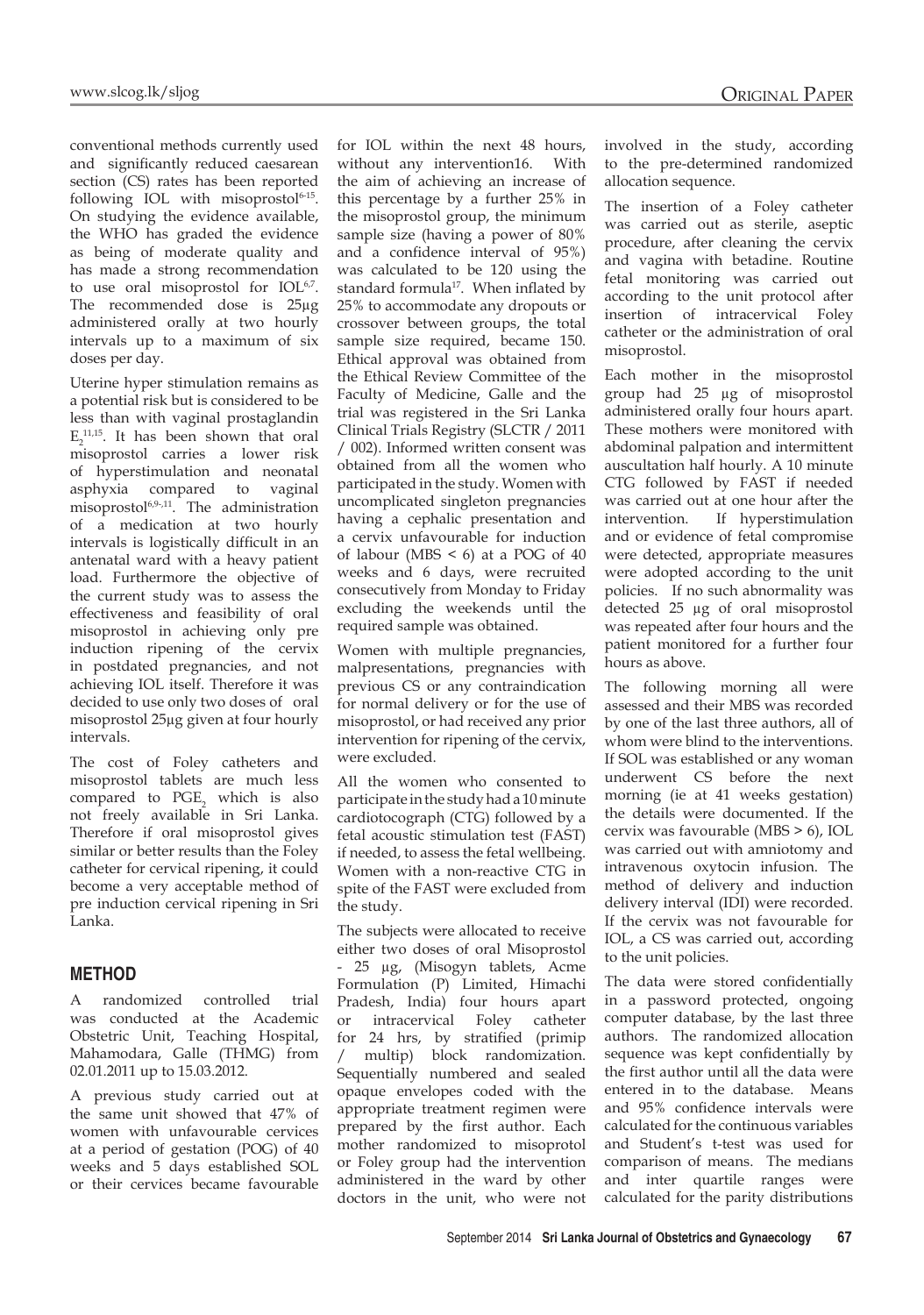| Table 1. The basic characteristics of subjects ( $n = 152$ )                                       |                                   |                                |           |
|----------------------------------------------------------------------------------------------------|-----------------------------------|--------------------------------|-----------|
|                                                                                                    | <b>Foley catheter</b><br>$(n=78)$ | <b>Misoprostol</b><br>$(n=74)$ | р         |
| Parity: Range<br>Median (IQR)                                                                      | 1 to $7$<br>$1(1-3)$              | 1 to $6$<br>$1(1-2)$           | <b>NS</b> |
| Primigravidae<br>Age in years: Range<br>Mean (95% CI)<br>Mean pre intervention MBS (95% CI)        | n=36                              | $n = 40$                       |           |
|                                                                                                    | 17 - 34<br>25.6 (24.1-27.1)       | $18 - 37$<br>25.2 (24-26.4)    | NS.       |
|                                                                                                    | $3.4(3-3.9)$                      | $2.9(2.6-3.3)$                 | NS.       |
| Multigravidae<br>Age in years: Range<br>Mean (95% CI)<br>Mean pre intervention MBS (95% CI)        | $n = 42$                          | $n = 34$                       |           |
|                                                                                                    | $20 - 41$<br>30.1 (28.6-32.2)     | $23 - 40$<br>30.7 (29.1-32.2)  | <b>NS</b> |
|                                                                                                    | $3.3(3-3.6)$                      | $3.4(3-3.8)$                   | <b>NS</b> |
| MBS = Modified Bishop Score<br>IQR = Inter Quartile Range<br>$NS = Not$ significant ( $p > 0.05$ ) |                                   |                                |           |

| Table 2. Outcomes after 24 hrs of the interventions ( $n = 152$ ) |                       |                    |      |
|-------------------------------------------------------------------|-----------------------|--------------------|------|
|                                                                   | <b>Foley catheter</b> | <b>Misoprostol</b> | р    |
| Primigravidae                                                     | $n = 36$              | $n = 40$           |      |
| Spontaneous onset of labour (%)                                   | 1(2.8)                | 4(10.0)            | 0.20 |
| Cervix favourable for induction of<br>labour $(\%)$               | 28 (77.8)             | 21 (52)            | 0.02 |
| Emergency Caesarean Section (%)                                   | 1(2.8)                | 2(5)               | 0.62 |
| Multigravidae                                                     | $n = 42$              | $n = 34$           |      |
| Spontaneous onset of labour (%)                                   | 7 (16.7)              | 11(32.4)           | 0.11 |
| Cervix favourable for induction of<br>labour $(\%)$               | 28 (66.7)             | 14 (41.2)          | 0.03 |
| Emergency Caesarean Section (%)                                   |                       | 1 (3)              | 0.34 |

and the Mann-Whitney test was used to compare medians. The Chi Square test was used to compare proportions. A p value of < 0.05 was considered as being statistically significant.

#### **Results**

A total of 152 subjects (Foley catheter group =78 and misoprostol group = 74) were recruited for the study. There were no significant differences in the distribution of parity, and the mean ages and the mean pre intervention MBS in the primigravidae and multigravidae, between the two study groups. [Table 1]

Although numerically more women in the misoprostol group (15 out of 74) appeared to have established SOL compared to the Foley catheter group (8 out of 78), this difference was not statistically significant ( $p =$ 0.1) Greater proportions of women in the Foley catheter group (77.8% in primips and 66.7% in multips) were favourable for IOL after 24 hours of the intervention compared to the misoprostol group (52% primips and

#### 41.2% in multips), (p <0.05). [Table 2].

In the Misoprostol group there were no cases of uterine hyperstimulation, but two women complained of dyspepsia.

As 27 subjects established SOL or underwent emergency CS during the next 24 hours only 125 of the 152 subjects remained for assessment after 24 hours of the interventions. In the primigravidae, the mean MBS after 24 hours was greater in the Foley catheter group compared to the misoprostol group ( 6.9, 95%CI 6.3 – 7.5 vs 5.7, 95%CI 4.8 – 6.7, p < 0.05). However no significant differences were observed in the MBS in multigravidae or the change in mean MBS in primigravidae and multigravidae [Table 3].

Of the 125 subjects who were assessed after 24 hrs of the intervention, 114 subjects underwent IOL and the remaining 11 had scheduled CS. Of the 114 who underwent IOL, 26 had emergency CS. Of these 114 subjects who underwent IOL, 10 in the Foley catheter group and 13 in the misoprostol group had unfavourable cervices (MBS 3-5). In these 23 women who underwent IOL with unfavourable cervices the mean MBS was 4.26 (95% CI 3.94-4.59). However there were no significant differences in the CS rates after IOL between those who had favourable cervices and those who had unfavourable cervices in both study groups. [Table 4]

In the 114 women who underwent IOL, the mean IDI appeared to be shorter in the multigravidae in the Foley catheter group (223 mins, 95% CI 185.8 – 260.2) compared to the multigravidae in the misoprostol

| Table 3. Modified Bishop Score after 24 hrs (n=125) |                       |                      |       |
|-----------------------------------------------------|-----------------------|----------------------|-------|
|                                                     | <b>Foley catheter</b> | <b>Misoprostol</b>   | р     |
| Primigravidae:                                      | $n = 34$              | $n = 34$             |       |
| Mean Modified Bishop Score (95 % CI)                | 6.9<br>$(6.3 - 7.5)$  | 5.7<br>$(4.8 - 6.7)$ | 0.049 |
| Change in mean Modified Bishop<br>Score (95% CI)    | 3.3<br>$(2.8 - 3.9)$  | 3.3<br>$(2.5 - 4.1)$ | 0.52  |
| Multigravidae :                                     | $n = 35$              | $n = 22$             |       |
| Mean Modified Bishop Score (95 % CI)                | 6.5<br>$(6.0 - 7.1)$  | 6<br>$(5.1 - 6.8)$   | 0.33  |
| Change in mean Modified Bishop<br>Score (95% CI)    | 3.3<br>$(2.7 - 3.9)$  | 2.6<br>$(1.7 - 3.5)$ | 0.19  |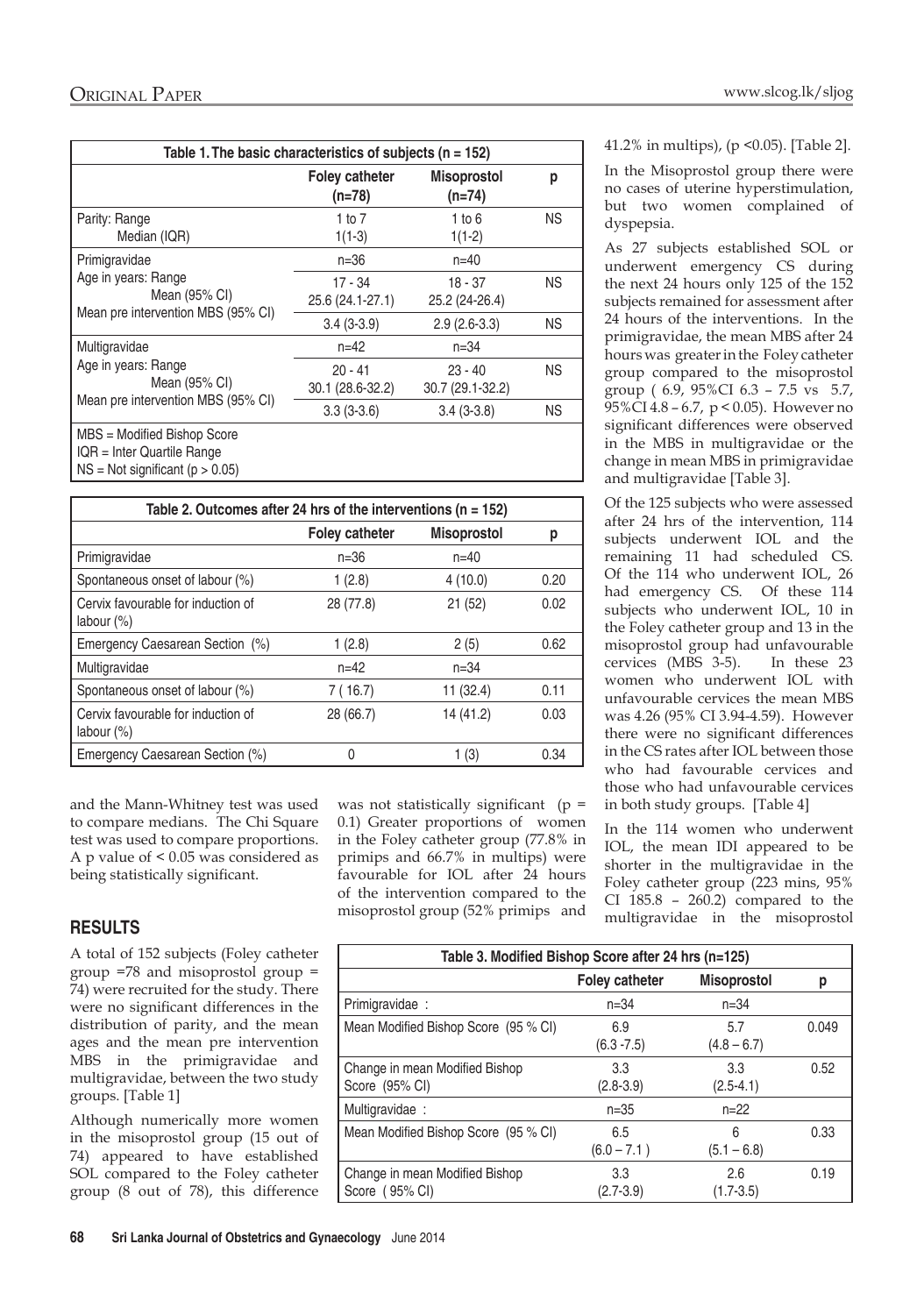| Table 4. Cervical favourability and outcomes (n=125)         |           |                |                                         |
|--------------------------------------------------------------|-----------|----------------|-----------------------------------------|
|                                                              | MBS > 6   | <b>MBS 3-5</b> | p value<br>CS vs ND<br>after <b>IOL</b> |
| <b>Foley Catheter Group</b>                                  | $n = 56$  | $n = 14$       |                                         |
| Induction of Labour (IOL) $\rightarrow$ Normal delivery (ND) | 46 (82.1) | 8(80)          |                                         |
| Induction of Labour $\rightarrow$ Caesarean Section (CS)     | 10 (17.8) | 2(20)          | 0.87                                    |
| Scheduled Caesarean Section                                  | 0         | 4              |                                         |
| Misoprostol Group                                            | $n = 35$  | $n = 20$       |                                         |
| Induction of Labour $\rightarrow$ Normal delivery            | 26 (74.3) | 8(61.5)        |                                         |
| Induction of Labour $\rightarrow$ Caesarean Section          | 9(25.7)   | 5(38.5)        | 0.39                                    |
| <b>Scheduled Caesarean Section</b>                           |           |                |                                         |

| Table 5. Characteristics and outcomes in subjects who underwent<br>induction of labour (n=114) |                          |                          |      |
|------------------------------------------------------------------------------------------------|--------------------------|--------------------------|------|
|                                                                                                | <b>Foley catheter</b>    | <b>Misoprostol</b>       | р    |
| Primigravidae                                                                                  | $n = 34$                 | $n = 29$                 |      |
| Mean MBS at IOL (95% CI)                                                                       | $6.6(6.1 - 7.2)$         | $6.2(5.2 - 7.1)$         | 0.52 |
| Induction delivery interval - mins.                                                            | 354<br>$(283.4 - 424.6)$ | 355<br>$(266.2 - 443.2)$ | 0.98 |
| Emergency Caesarean Section (%)                                                                | 8(24.3)                  | 12 (41.4)                | 0.15 |
| Mean MBS at IOL (95% CI) in subjects<br>who had successful IOL                                 | $7.1(6.4 - 7.8)$         | $6.6(5.3 - 7.9)$         | 0.46 |
| Multigravidae                                                                                  | $n = 32$                 | $n = 19$                 |      |
| Mean MBS at IOL (95% CI)                                                                       | $6.7(6.1 - 7.3)$         | $6.5(5.7 - 7.3)$         | 0.87 |
| Induction delivery interval – mins.                                                            | 223<br>$(185.8 - 260.2)$ | 289<br>$(220.4 - 357.6)$ | 0.09 |
| Emergency Caesarean Section (%)                                                                | 4 (12.5)                 | 2(5.6)                   | 0.88 |
| Mean MBS at IOL (95% CI) in subjects<br>who had successful IOL                                 | $6.8(6.2 - 7.4)$         | $6.7(5.8 - 7.5)$         | 0.77 |
| MBS = Modified Bishop Score<br>$=$ Induction of Labour<br>IOL                                  |                          |                          |      |

| Table 6: Caesarean delivery after the interventions (n=152) |                                 |                                |      |
|-------------------------------------------------------------|---------------------------------|--------------------------------|------|
|                                                             | <b>Foley catheter</b><br>$n=78$ | <b>Misoprostol</b><br>$n = 74$ | р    |
| Emergency Caesarean Section within<br>24hrs (%)             | 1(1.3)                          | 3(4.0)                         | 0.29 |
| <b>Emergency Caesarean Section after</b><br>$IOL (\%)$      | 12 (15.4)                       | 14 (18.9)                      | 0.56 |
| Scheduled Caesarean Sections after<br>24 hrs. (%)           | 4(5.1)                          | 7(9.5)                         | 0.30 |
| Total Caesarean Sections (%)                                | 17 (21.8)                       | 24 (32.4)                      | 0.14 |

group (289 mins, 95% CI 220.4 – 357.6). However this difference was not statistically significant ( $p = 0.09$ ). [Table 5]

The overall CS rate in the misoprostol group (32.4%) appeared to be greater

than the CS rate in the Foley catheter group (21.8%) although this difference was not statistically significant. (p= 0.1) Although the proportion of subjects who had scheduled CS for unfavourable cervices after 24 hrs of

the interventions, was greater in the misoprostol group (9.5%) compared to the Foley catheter group (5.1%), this difference was also not statistically significant ( $p = 0.3$ ). [Table 6]

### **Discussion**

The insertion of an intracervical Foley catheter for 24 hours was better than two doses of 25 µg misoprostol administered orally four hours apart, in causing ripening of the cervix prior to IOL, in both primigravidae as well as multigravidae with postdated pregnancies . This finding is probably due to the fact that only two doses of 25 µg misoprostol were used in the current study. The recommended dose of oral misoprostol is 25 µg administered two hourly, up to a maximum of six doses, with a view to achieving IOL<sup>6,7</sup>. The objective of the current study was not to achieve IOL but only to achieve adequate ripening of the cervix to enable IOL with the currently practiced method of amniotomy and intravenous oxytocin infusion. Therefore since the authors had no prior experience in the use of oral misoprostol for ripening of the cervix, this two dose regimen was decided upon for this preliminary study.

The observation that the change in mean MBS after insertion of an intracervical Foley catheter was not significantly different from the change in mean MBS after two doses of 25 µg misoprostol administered orally four hours apart, indicates that both regimens are effective for pre induction cervical repining although the latter regimen is less effective than the former regimen. As there were no cases of uterine hyperstimulation in the misoprostol group, this method can be considered to be a safe option for pre induction cervical ripening of postdated pregnancies. A large, multicentre randomized controlled trial (PROBATT – II Study) is currently being conducted in the Netherlands to compare the safely and cost effectiveness of intracervical Foley catheter vs oral misoprostol for IOL. In the PROBATT – II Study, 50 µg of misoprostol is being administered every four hours with